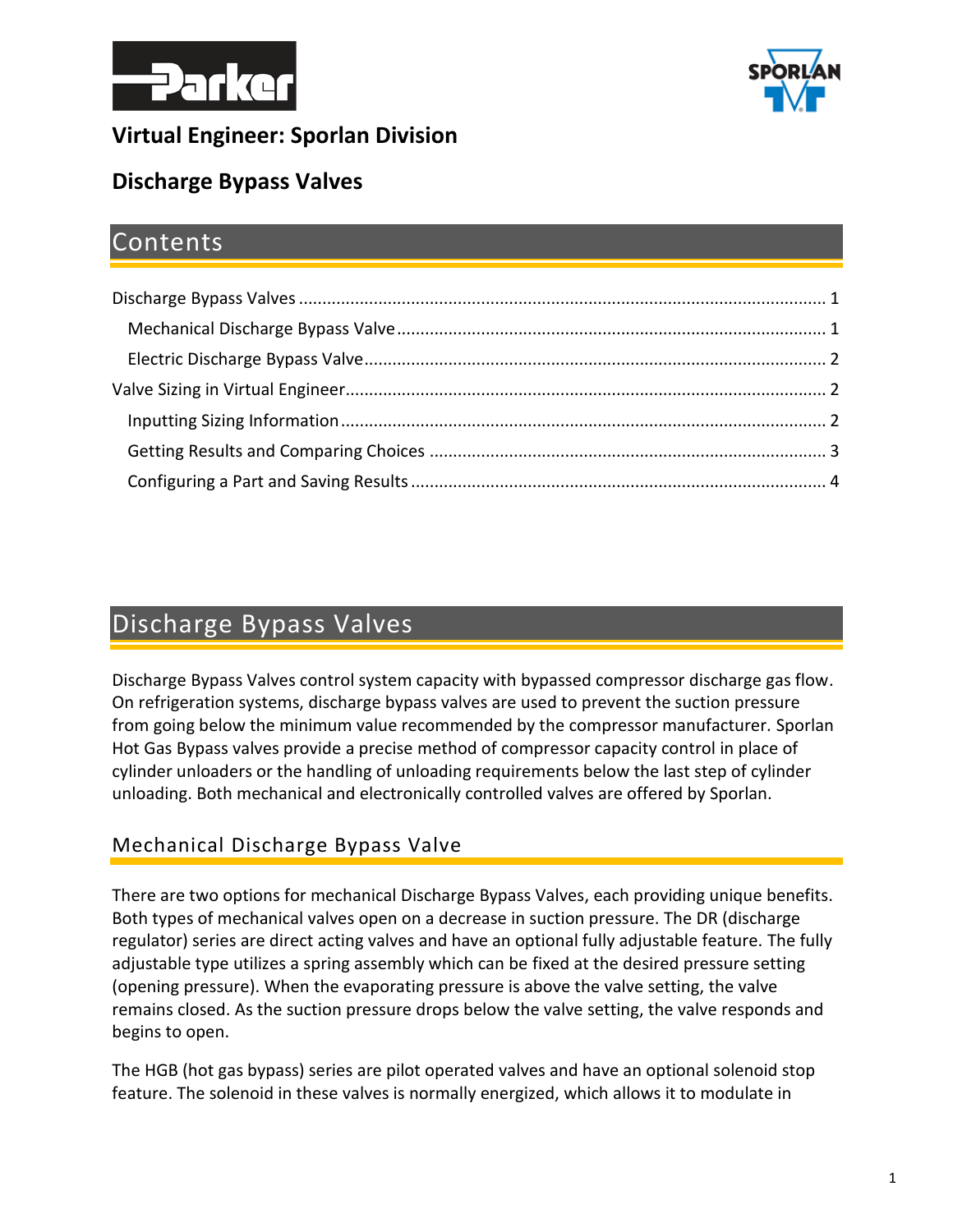response to changes in its outlet pressure or suction pressure. De-energizing the solenoid coil will cause the valve to close so that no discharge gas is bypassed. As the suction pressure falls below the pilot valve's setting, the pilot port modulates open. As the suction pressure rises above the pilot valve's setting, the pilot port modulates closed.

Refer to [Bulletin 90-40](https://www.parker.com/literature/Sporlan/Sporlan%20pdf%20files/Sporlan%20pdf%20090/90-40_032011.pdf?elqTrackId=C7363C32D8084376B5DD888370FB6F6D&elqaid=10122&elqat=2) for more information on Sporlan Mechanical Discharge Bypass Valves.

#### <span id="page-1-0"></span>Electric Discharge Bypass Valve

Electronically controlled valves are generally used to directly control the temperature of the cooled medium with the use of temperature sensors and electronic controllers. They can be set to automatically maintain a desired minimum evaporating temperature regardless of the decrease in evaporator load. As a result, they are ideal for close tolerance temperature applications such as environmental chambers and process cooling.

The SDR series Electric Hot Gas Bypass valves modulate by the electronically controlled rotation of a step motor driving a gear train to position a pin or piston in a port. The SDR series valves all require electronic controllers to operate. The controller must be capable of sensing a pressure or temperature, calculating valve step position and, driving the step motor to properly achieve the desired valve position.

Refer to [Bulletin 100-60](https://www.parker.com/Literature/Sporlan/Sporlan%20pdf%20files/Sporlan%20pdf%20100/100-60%20Electric%20Hot%20Gas%20Bypass%20Valves.pdf?elqTrackId=e9eab8cab3ee426ab7e3730aef6dfb87&elqaid=10123&elqat=2) for more information on Sporlan Electric Discharge Bypass Valves.

# <span id="page-1-1"></span>Valve Sizing in Virtual Engineer

#### <span id="page-1-2"></span>Inputting Sizing Information

**Refrigerant** is the type of refrigerant the system is operating with, by ASHRAE R-number designation.

**Discharge Bypass Valve Setting** is the minimum allowable saturated evaporator temperature at reduced load conditions. Virtual Engineer will not allow Discharge Bypass Valve Setting to be greater than Condensing Temperature.

**Condensing Temperature** is the saturated temperature at discharge or condensing pressure. It is checked against the Liquid Temperature. Virtual Engineer will not allow Condensing Temperature to be less than Liquid Temperature.

**Liquid Temperature** is the liquid refrigerant temperature at the inlet of the expansion valve.

The **percentage load bypassed** is the percentage of the evaporator capacity that will be handled by the discharge bypass valve at minimum load conditions. For example, an evaporator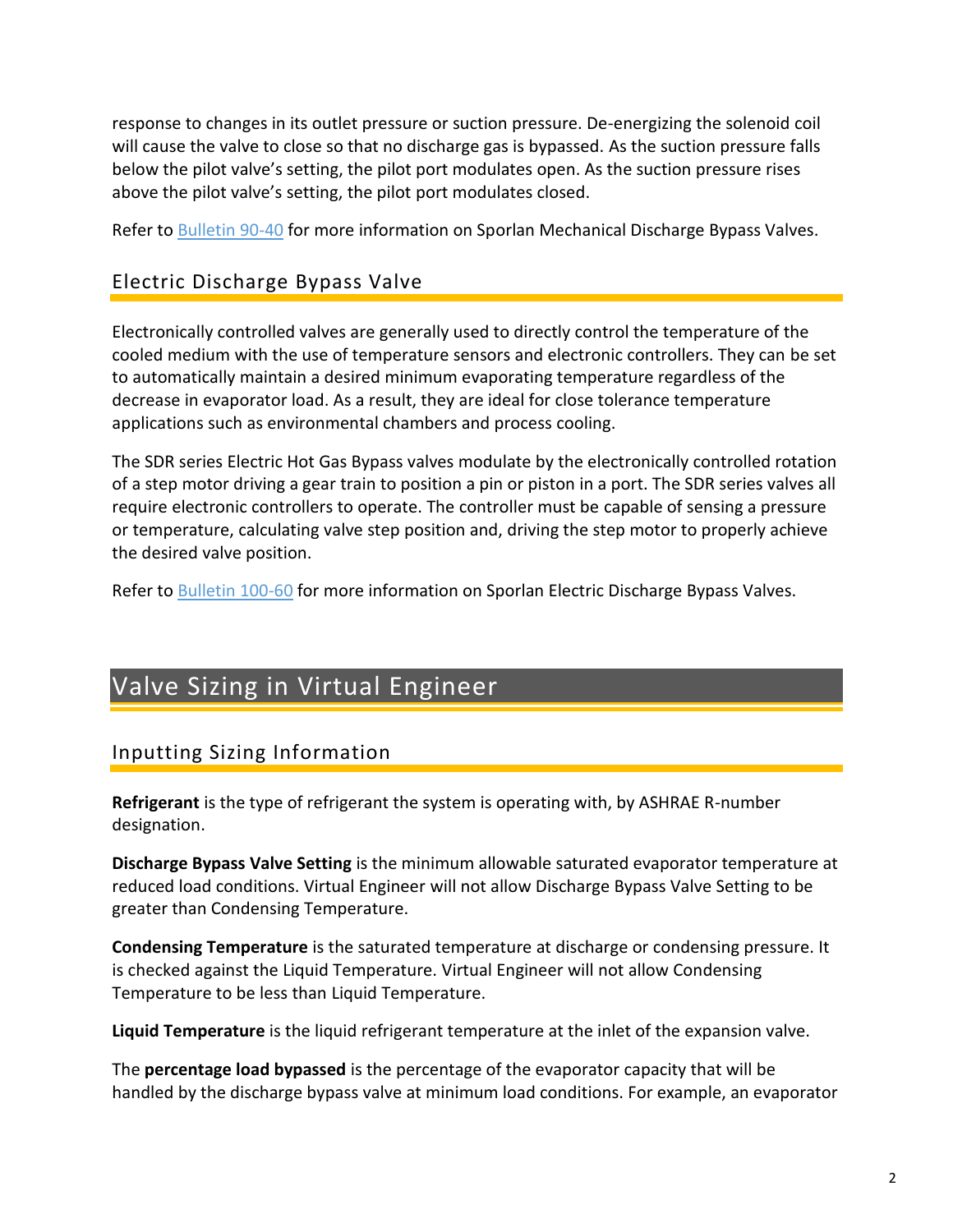with a rating of 5 tons and operating at a minimum load of 2 tons will have a percentage load bypassed of 60% [(5 - 3) \* 100 / 5]. The program will accept percentage value in the range of 5% to 100%. A percentage load bypassed of 100% is equivalent to a system operating at no load condition, i.e., the discharge bypass valve providing 100% of the load.

**Evaporator capacity** is the total cooling capacity of the evaporator. Virtual Engineer assumes one expansion valve per evaporator.

Enter the required information into the left pane of the sizing tool. As information is entered, Virtual Engineer will filter products meeting that criteria in the right pane. When you have entered the required information, valid products will be available to compare in the right pane, including ADR, HGB, and SDR valves. All valid products are included to compare by default. You may uncheck any product you don't wish to compare.

### <span id="page-2-0"></span>Getting Results and Comparing Choices

Click the "Compare" button at the top of the right pane to be taken to the Compare Table. The Compare Table will display the results of the selection, and the values input. The best selection within each compared product will be highlighted. The Compare Table will also show other selections within the compared products, based on a % loading criteria of 20%-100%. Virtual engineer assumes isentropic compression plus 50°F, with 25°F superheated vapor entering the compressor.

Click the "Select Columns" button at the upper left corner of the Compare Table to select what values you would like to appear in the Compare Table. Below is a quick explanation of the columns that can be selected for the Discharge Bypass Valve tool:

- **Valve Type:** The family that the valve belongs to
- **Nominal Capacity:** The rated capacity of the valve per ANSI/AHRI Standards
- **Percent of Rated Capacity:** How much of the valve's capacity is being used
- **Mechanical or Electric Valve:** Is the valve mechanically or electrically operated?
- **Internal Port Size:** The size of the valve's internal port
- **Adjustment Range (Mechanical Only):** The pressure adjustment range
- **Number of Steps (Electric Only):** Total number of steps at full stroke
- **Warnings:** Any warnings associated with the selection, such as a high or low loading condition, will display here.

After selecting columns, you can click and drag the column header to change the order of the columns. You can also click the  $\blacktriangledown$  in the column headers to further narrow or sort your results.

Click the "Group by Series" button at the top of the Compare Table to group the results by the valve family they belong to. Click the button again to ungroup.

Click the "Close" button below the Compare Table or the X in the upper right corner of the screen to close the Compare Table and return to the input screen.